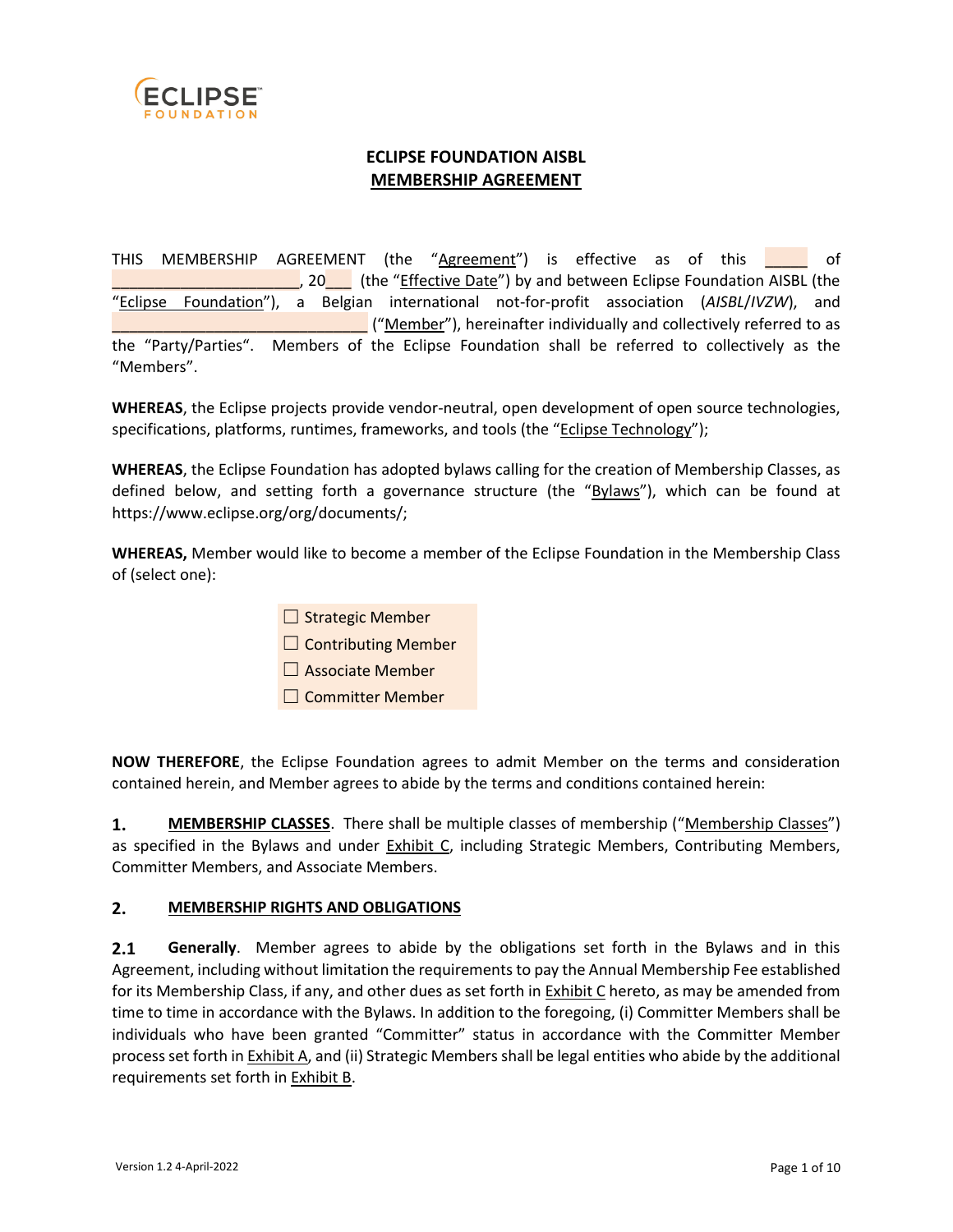**2.2 Compliance with Policies**. As it pertains to their activities with the Eclipse Foundation, Member agrees to abide by, and shall have all applicable rights and obligations as set forth in, the Bylaws, the Internal Rules, the Eclipse Foundation Antitrust Policy, the Eclipse Foundation Intellectual Property Policy (the "IP Policy"), and any and all additional policies, procedures and other governance rules adopted by the Eclipse Foundation, as may be amended from time to time in accordance with the Bylaws.

**2.3 Use of Member Name and Logo.** Unless otherwise agreed, the Eclipse Foundation may use Member's company name and logo anywhere where, and in a consistent manner as, similar Members' names and logos are displayed. Any use of Member's logo shall be subject to the then current logo and trademark usage guidelines of Member. The Eclipse Foundation may decline to display Member's company logo if it, in its sole discretion, determines that it cannot reasonably meet the requirements of Member's logo and trademark usage guidelines.

**2.4 Use of Eclipse Foundation Names, Logos, and Trademarks.** Member agrees to comply with the then current Eclipse Foundation Trademark Usage Guidelines in its use of any Eclipse Foundation names, logos, or trademarks.

# **3. TERM AND TERMINATION**

**3.1 Term**. The term of this Agreement shall begin on the Effective Date and, except as provided below, shall continue indefinitely subject to the rights of termination set forth in Section 3.2 of this Agreement.

**3.2 Termination**. Member may terminate its membership or be removed there from in accordance with Article 12 of the Bylaws. Upon termination of Member's membership, this Membership Agreement shall terminate.

**3.3 Survival**. In the event of termination under **Section 3.2** of this Agreement, the following shall survive and remain in effect: Sections 2.3, 3, and 4. In addition, Member shall be obligated to pay all costs, expenses and dues that accrued prior to the effective date of termination.

## **4. GENERAL**

**4.1 Authority to Execute Agreement**. Member hereby represents, warrants and covenants to the Eclipse Foundation that (a) it has the authority to enter into this Agreement and to perform its obligations hereunder; (b) the execution and performance of this Agreement does not and will not violate any agreement to which Member is a party or by which it is otherwise bound; and (c) when executed and delivered, this Agreement will constitute a legal, valid and binding obligation of Member, enforceable in accordance with its terms.

**4.2 No Other Licenses.** By executing this Agreement, Member neither grants nor receives, by implication, estoppel, or otherwise, any rights under any copyright, patents or other intellectual property rights of the Eclipse Foundation or another Member.

**4.3 No Employment Relationship.** Nothing in this Agreement is intended to give rise to an employeremployee relationship, including, but not limited to the relationship between Committers and the Eclipse Foundation.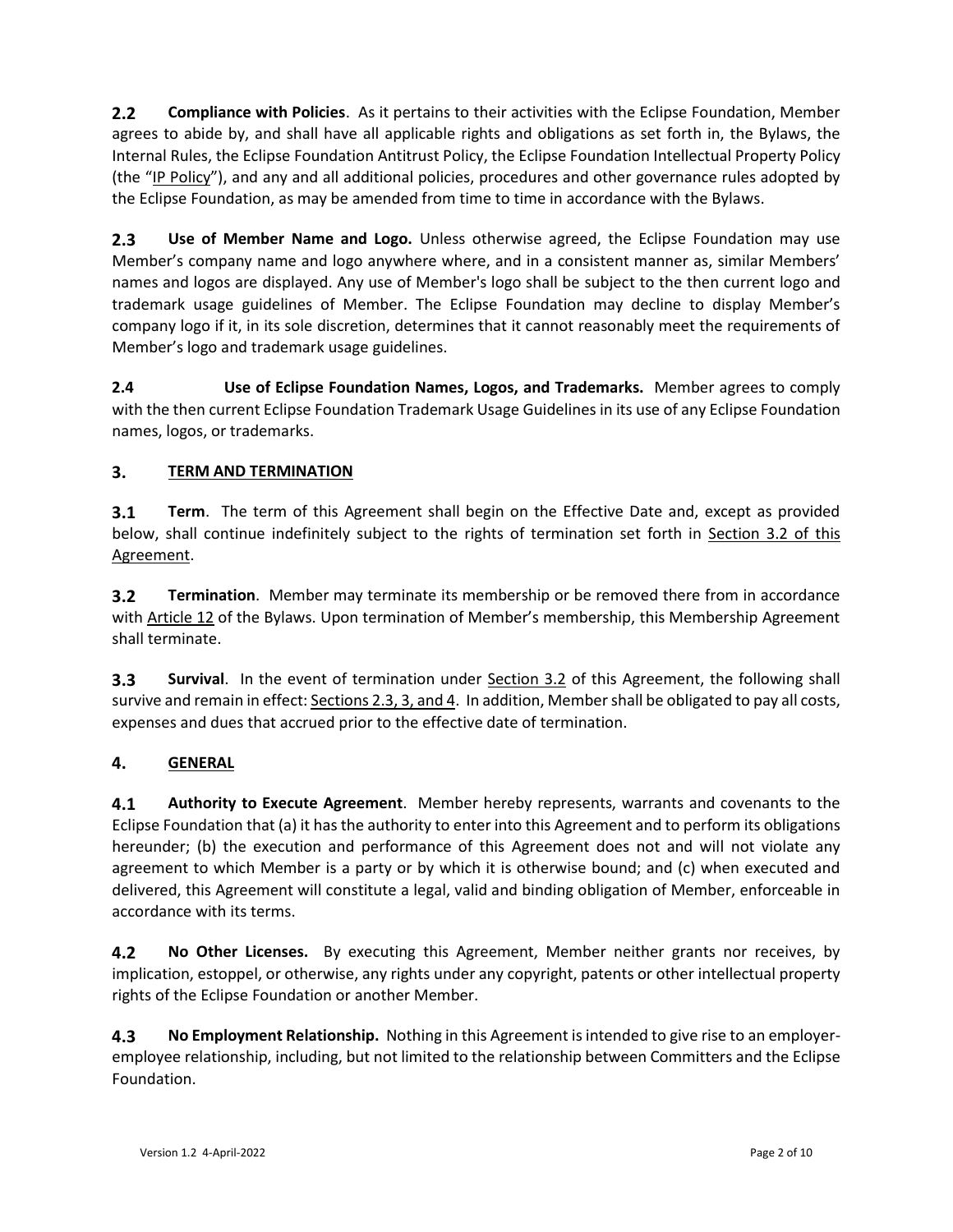**4.4 No Warranty**. The Eclipse Foundation and Member each acknowledges that, except as otherwise agreed in writing an to the extent permissible by law, all information provided to or by the Eclipse Foundation under this Agreement is provided "as is" with no warranties or conditions whatsoever, whether express, implied statutory or otherwise , and the Eclipse Foundation and Member each expressly disclaim any warranty of merchantability, non-infringement, and fitness for any particular purpose with respect to such information.

**4.5 Limitation of Liability**. To the extent permissible by law, in no event will either the Eclipse Foundation or Member be liable to each other under this Agreement for the cost of procuring substitute goods or services, lost profits, lost revenue, lost sales, loss of use, loss of data, or any incidental, consequential, direct, indirect, punitive or special damages, whether or not such Party had advance notice of the possibility of such losses or damages.

**4.6 Governing Law**. Any dispute arising out of or in relation with the conclusion, validity, existence, enforcement and termination of this Agreement, and its interpretation, on contractual or extracontractual grounds shall be construed and governed by the laws of Belgium without reference to conflict of laws principles.

**4.7 Dispute resolution.** Both the Eclipse Foundation and Member irrevocably agree that the Courts of the judicial district of Brussels, Belgium, shall have exclusive jurisdiction to settle any dispute or claim (as detailed under Section 4.6). Notwithstanding the foregoing, if the dispute involves a Member that is an organization established by a treaty or other instrument governed by international law possessing its own international legal personality ("**Intergovernmental Organization**") and enjoys immunity from legal processes of any jurisdiction, national court or other authority, then the Parties agree that (a) Nothing in this Agreement and nothing in the Bylaws, Internal Rules, additional policies, procedures and other governance rules adopted by the Eclipse Foundation constitutes or may be interpreted as a limitation upon or waiver of that immunity and (b) any dispute or claim (as detailed under Section 4.6) will be governed by Belgian law and finally settled by arbitration. Unless otherwise agreed by the Parties in writing, arbitration shall be conducted under the Rules of Arbitration of the International Chamber of Commerce by one (1) or more arbitrators appointed in accordance with the said Rules. The place of arbitration shall be Brussels, Belgium. The language of arbitration shall be English.

**4.8 Notices**. All notices or other communications to or upon any Party shall be delivered to or at the addresses set forth on the signature page(s) hereto. For purposes of this Section, notice will be served by electronic mail with acknowledgment of receipt. In the absence of reaction from the other Party within three (3) days or if no acknowledgement of receipt is served within this period, the notifying Party will serve this notice by written mail, or in case of termination of this Agreement, by registered letter or by international courier. In any case, the notice will be deemed served validly when sent by electronic mail in accordance with this Section 4.8. Either Party may give written notice of a change of address and, after notice of such change has been received, any notice or request shall thereafter be given to such Party at such changed address.

**4.9 Complete Agreement; No Waiver**. Except with respect to the Eclipse Foundation's Bylaws, IP Policy, the Eclipse Foundation Antitrust Policy, the Eclipse Public License, and any and all additional policies, procedures and other governance rules that may be adopted by the Eclipse Foundation from time to time in accordance with the Bylaws, and, for the avoidance of doubt, without prejudice to any statute (e.g. convention) governing a Member which is an Intergovernmental Organization, this Agreement, including all attachments, sets forth the entire understanding of the Eclipse Foundation and Member and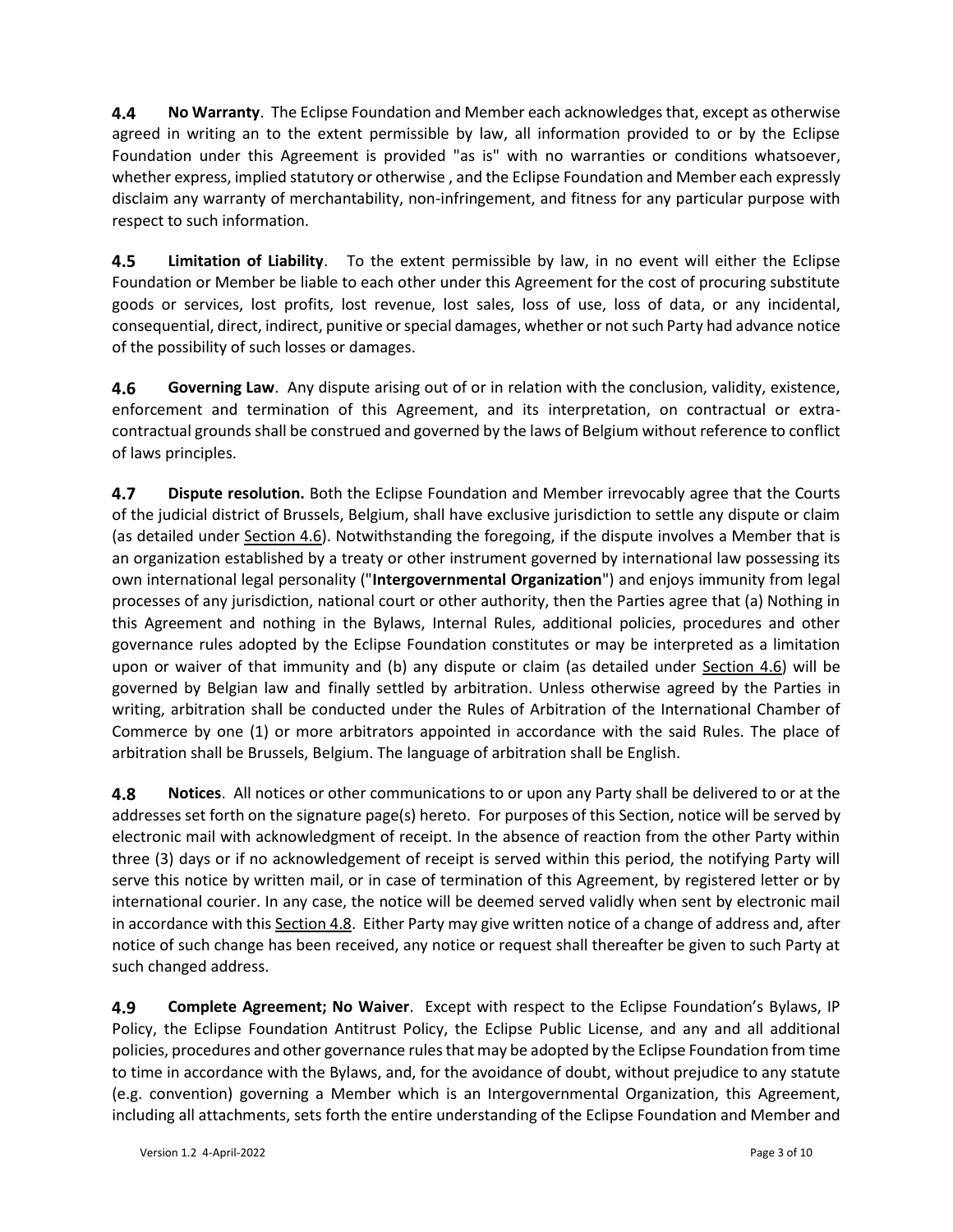supersedes all prior agreements and understandings relating hereto, unless otherwise stated in this Agreement. The waiver of any breach or default will not constitute a waiver of any other right hereunder or any subsequent breach or default.

**4.10 Amendment**. Member shall be given at least thirty (30) days prior written notice of the effective date of an amendment to this Agreement in accordance with the Bylaws. If Member does not agree, such disagreement to be confirmed in writing, to an amendment to this Agreement that was approved in accordance with the Bylaws, Member may terminate this Agreement and Member's membership in the Eclipse Foundation upon written notice by Member in accordance with Section 3 herein.

**4.11 Counterparts**. This Agreement may be signed in counterparts, in the number of originals stated hereinafter on the signature page. When taken together, the counterparts signed by all Parties shall constitute one and the same instrument.

**4.12 Assignment**. Member may not assign its rights or obligations under this Agreement without the prior written consent of the Eclipse Foundation or as otherwise set forth in the Bylaws. For purposes of this Agreement, an assignment shall be deemed to include a transfer or sale of all or substantially all of the business of Member, or a merger, consolidation or other transaction that results in a change in control of Member.

**4.13 Independent Contractors**. The relationship of the Eclipse Foundation and Member established by this Agreement is that of independent contractors. This Agreement does not give either Party the power to direct and control the day to day activities of the other, constitute the Parties as partners, joint ventures, co-owners, principal-agent or otherwise participants in a joint or common undertaking, or, except as expressly provided herein, allow either Party to create or assume any obligation on behalf of the other for any purpose whatsoever.

**4.14 Order of Precedence**. Notwithstanding anything else to the contrary in this Agreement or in any other agreement entered into with the Eclipse Foundation, in the case of the conflict between the terms of this Agreement and any other agreement the terms of this Agreement shall prevail.

> THE REMAINDER OF THIS PAGE LEFT INTENTIONALLY BLANK SIGNATURE PAGE TO FOLLOW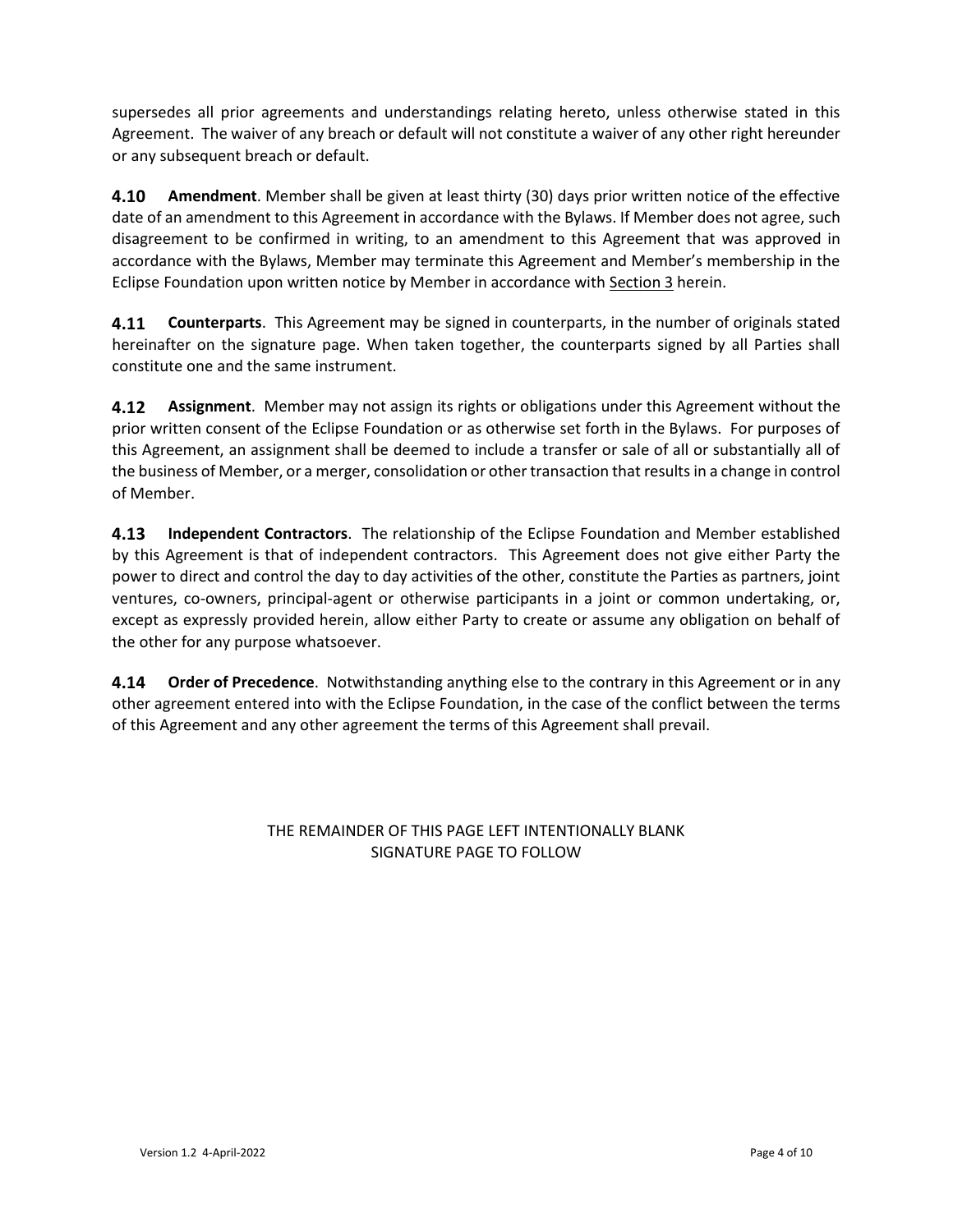Done as per the Effective Date, in two originals. Each Party acknowledges receipt of its own original.

# **Eclipse Foundation: Notice Information: Notice Information:** Signature: Contract Material Schuman 11 Address: Address: Rond Point Schuman 11 Name: Name: **Brussels 1040 Belgium** Title: The Telephone: +1 (613) 224-9461 Date: e-mail: [membership@eclipse.org](mailto:membership@eclipse.org)

| <b>Member:</b> |                                                                  |            | <b>Notice Information:</b> |
|----------------|------------------------------------------------------------------|------------|----------------------------|
| Company:       | <u> 1989 - Johann Stein, mars an t-Amerikaansk kommunister (</u> | Address:   |                            |
| Signature:     |                                                                  |            |                            |
|                |                                                                  | Attention: |                            |
| Name:          |                                                                  | Telephone: |                            |
| Title:         |                                                                  | Fax:       |                            |
| Date:          |                                                                  | e-mail:    |                            |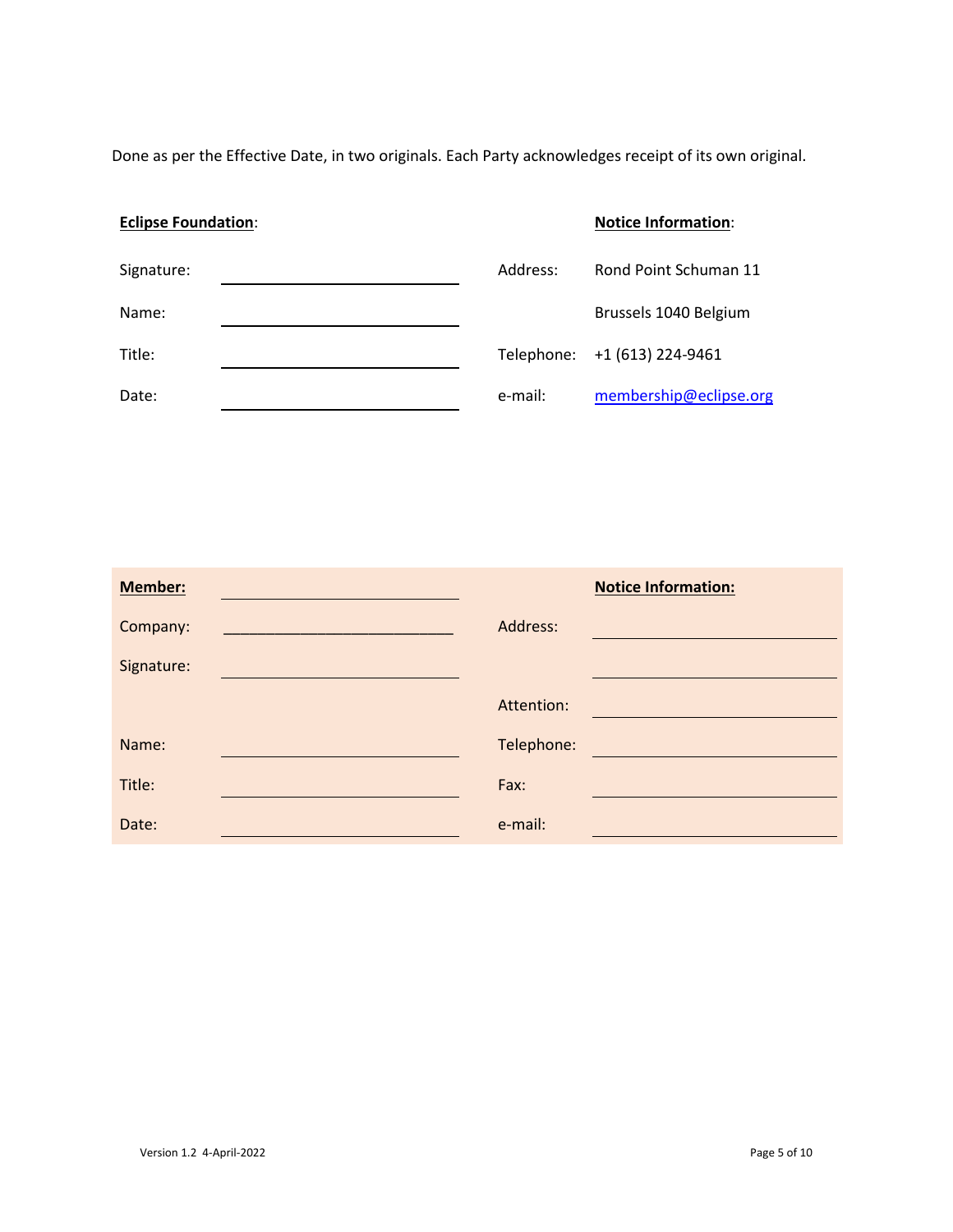#### Exhibit A

#### COMMITTER MEMBER PROCESS

Individuals who give frequent and valuable contributions to an Eclipse Technology Project, can have their status promoted to that of a "Committer" for such Project, in accordance with the Project's corresponding Charter. A Committer has write access to the source code repository for the associated Project, and gains rights allowing them to affect the future of the Project. In order for an individual to become a Committer, another Committer for the Project must nominate that individual. Once an individual is nominated, the existing Committers for the Project will vote using the process and rules established in the Project's corresponding Charter. When a new Project is started, the corresponding Project Management Committee ("**PMC**" as defined in the Bylaws and the then current Eclipse Foundation Development Process) will nominate an initial set of Committers for approval by the Executive Director (or his or her delegates). Becoming a Committer is a privilege that is earned by contributing and showing discipline and good judgment. It is a responsibility that should be neither given nor taken lightly.

A Committer who is not already employed by a Member company must sign the Eclipse Foundation Membership Agreement in order to attain the rights, privileges and obligations of a Committer Member.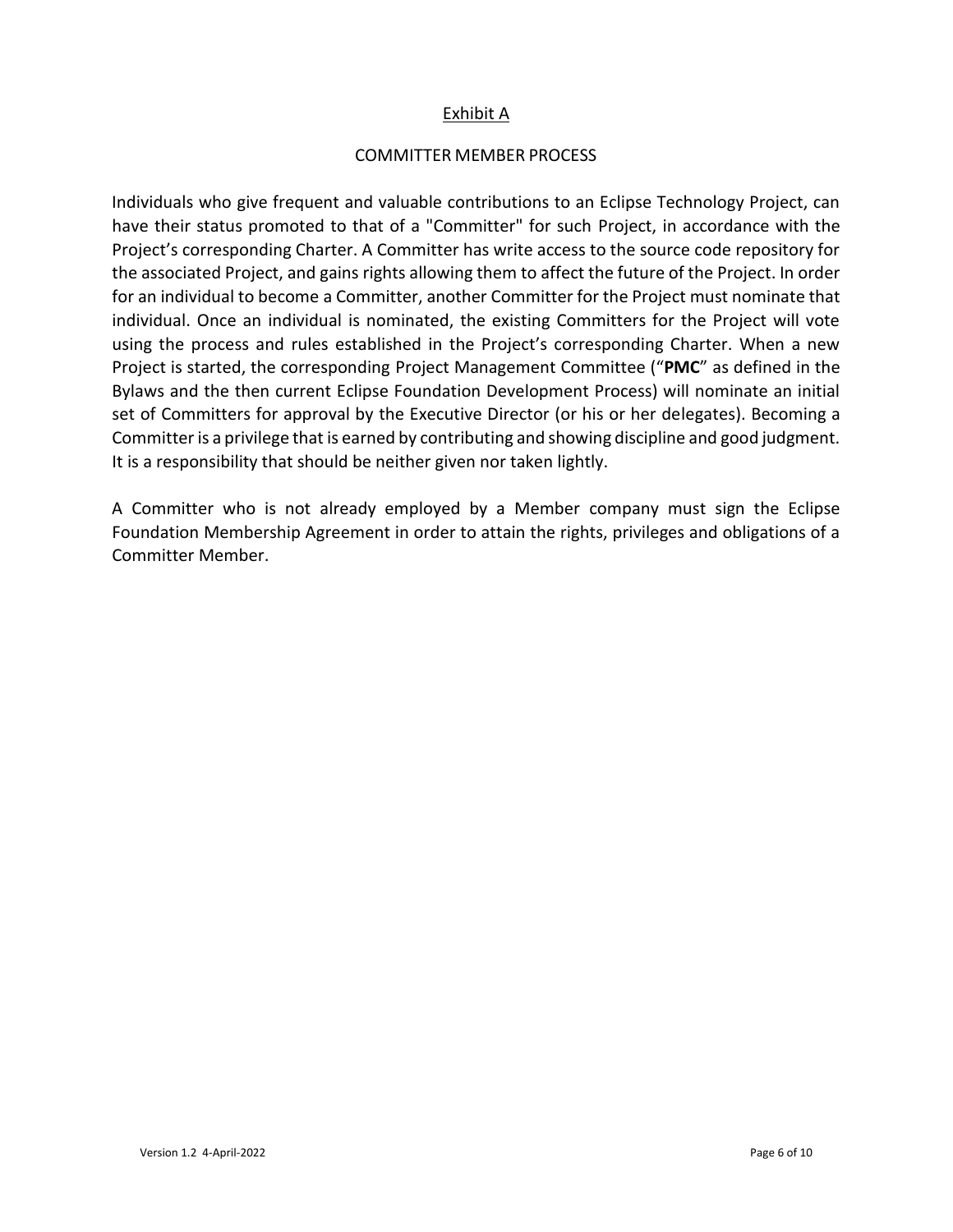#### Exhibit B

#### STRATEGIC MEMBERS

Strategic Members agree to commit, on an on-going basis, the full-time equivalent of a minimum of two (2) Developers (as defined below) assigned to work on Eclipse Technology Projects. Strategic Members are also encouraged (but not required) to lead an Eclipse Technology Project, or a Project Management Committee ("**PMC**" as defined in the Bylaws and the then current Eclipse Foundation Development Process). Strategic Members agree to maintain their minimum of two (2) Developers, assigned as above, in place and committed to the development of the Eclipse Technology at all times during which such legal entity is a Member, as defined in the Bylaws.

A "Developer" is a professional who by virtue of his or her skills and participation has a reasonable expectation of qualifying as a Committer (as defined in Exhibit A) on the primary Project to which he or she is assigned, or in the case of a Project Lead or PMC Lead has the appropriate leadership skills to lead the particular Project or PMC respectively. A Developer shall be a natural person with at least one (1) of the following qualifications: (1) technical management experience; (2) software development skills; (3) systems integration skills; (4) testing skills; or (5) documentation skills.

The Eclipse Foundation is not authorized to issue managerial instructions to Developers, but is entitled to issue technical and organizational specifications to ensure compliance with the then current Eclipse Foundation Development Process. The Member has sole managerial authority over its employees.

Nothing in this Agreement shall be construed as creating an employment relationship by and between any Member and the Eclipse Foundation.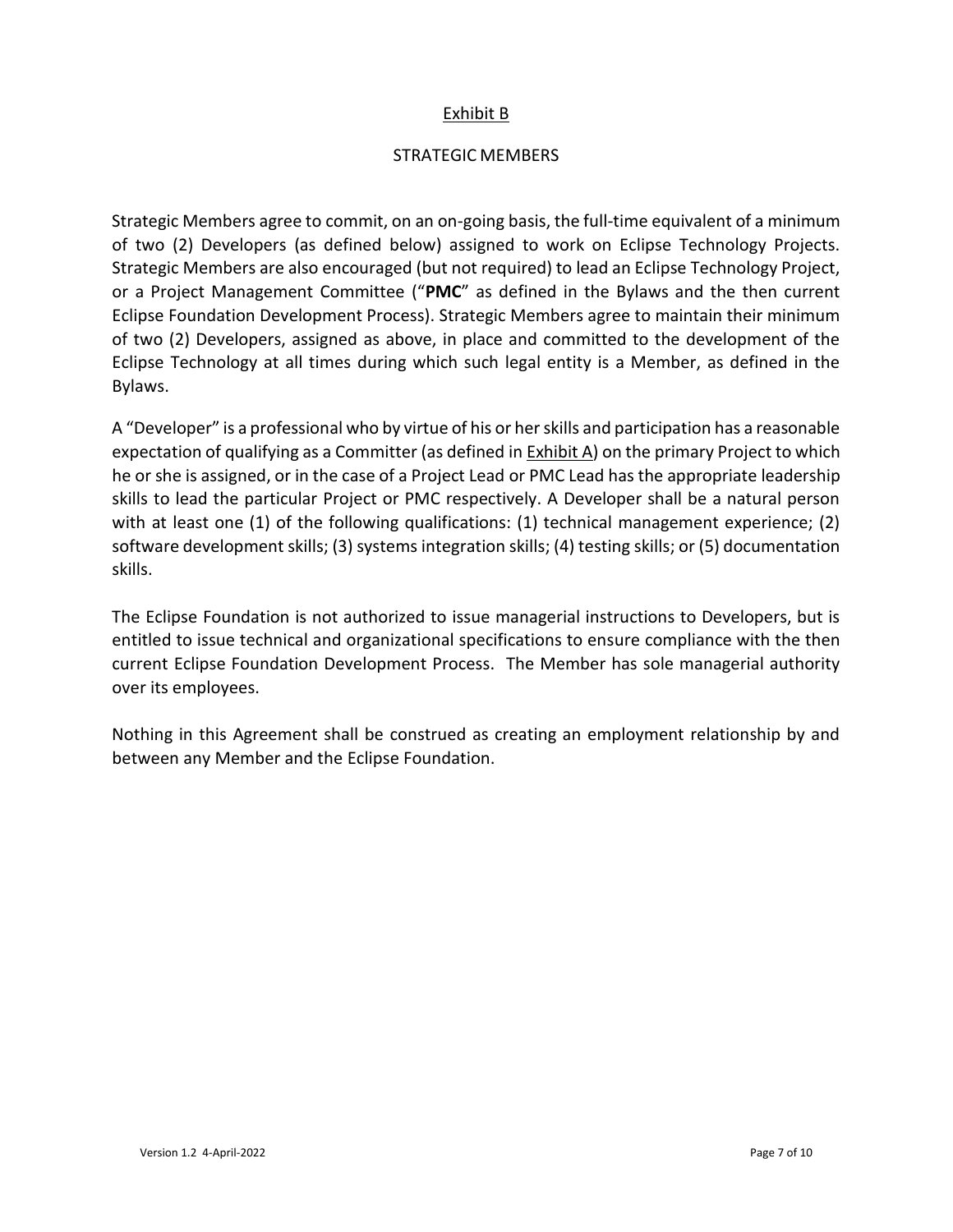#### **Eclipse Foundation - Membership Fees - Dues**

## EXHIBIT C

#### FEE SCHEDULE AND MEMBERSHIP CLASS SELECTION

#### **1. Annual Membership Fee**

Your Annual Membership Fee is based on a combination of the Membership Class you chose on page 1 of this Agreement (i.e., Strategic, Contributing, Associate, or Committer – most new members choose Contributing Membership Class), as well as the type of your organization/company and your annual revenues, which you will indicate below in Table 1.

The Annual Membership Fee is as listed in Table 2. On an annual basis, on your Annual Billing Date as defined below, we will invoice you the amount indicated by your choice of Membership Class and your selection in Table 1, in accordance with this Agreement and the Eclipse Foundation Bylaws.

Please note:

By default, Member will be billed its Annual Membership Fee on the Effective Date of this Agreement, and on the anniversary of that date each year (the "**Annual Billing Date**").

As an exception to the foregoing, if Member (i) has been or currently is a party to a Eclipse.org Foundation, Inc. membership agreement, and (ii) has paid its membership fees in full to Eclipse.org Foundation, Inc., within the past twelve (12) months from the Effective Date of this Agreement, then the following shall apply to your Annual Membership Fee and Annual Billing Date:

1. Member's Annual Billing Date will instead of the anniversary of the Effective Date be established on the anniversary of the effective date of Member's membership with Eclipse.org Foundation, Inc.

2. Member will not owe their Annual Membership Fee to Eclipse Foundation until Member's Annual Billing Date.

3. Member shall pay the Annual Membership Fee stated in Table 2 in full on every subsequent Annual Billing Date for the remainder of the term of this Agreement.

## **2. Other dues**

In addition to your Annual Membership Fee defined herein, you may elect to join one or more Working Groups and pay Working Group Participation Fees (as that term is defined in each Working Group Participation Agreement) as agreed to by executing the appropriate Working Group Participation Agreement(s). Those Working Group Participation Fees are "other dues" as defined in the Bylaws to be paid in accordance with the Bylaws in order to achieve the Purpose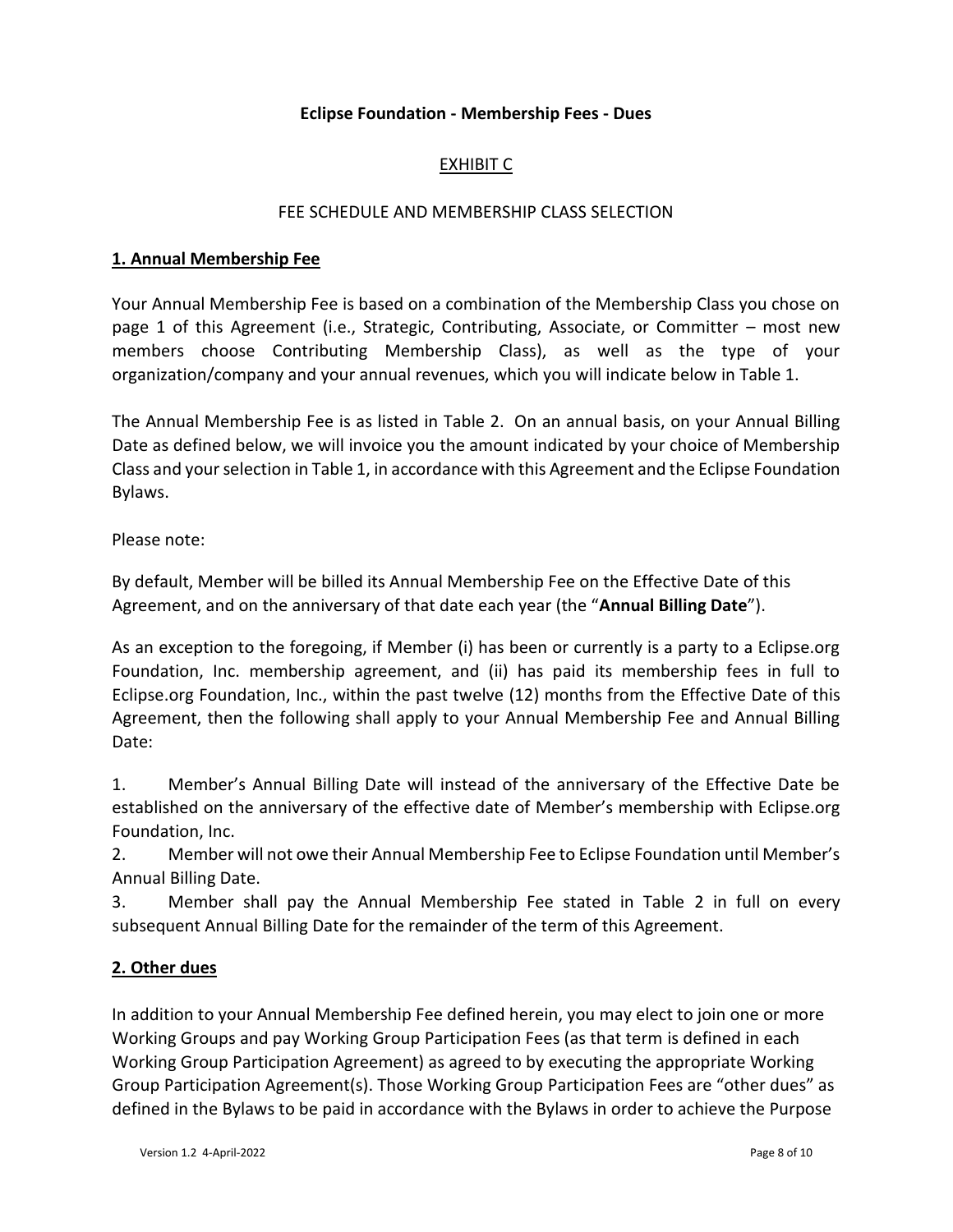of the Eclipse Foundation, it being understood that there is no requirement for any Member to participate in any Eclipse Foundation Working Group(s). Notwithstanding the foregoing, subject to Member entering into additional agreements with the Eclipse Foundation, Member may owe "other dues" other than the WG Participation Fees.

Member will be billed its Working Group Participation Fees as defined in the applicable Working Group Participation Agreement(s).

## **TABLE 1 – PLEASE CHECK THE APPROPRIATE BOX TO DESCRIBE YOUR ORGANIZATION**

| <b>Details Regarding Member - PLEASE CHECK ONE</b>                  |  |  |  |  |
|---------------------------------------------------------------------|--|--|--|--|
| Annual revenues: $> \text{\textsterling}250$ million                |  |  |  |  |
| Annual revenues: €100 million - €250 million                        |  |  |  |  |
| Annual revenues: €50 million - €100 million                         |  |  |  |  |
| Annual revenues: €10 million - €50 million                          |  |  |  |  |
| Annual revenues: $<$ £10 million                                    |  |  |  |  |
| Annual revenues: $\leq$ £1 million & fewer than $\leq$ 10 employees |  |  |  |  |
| Govt, Govt agencies, Research Organizations, NGOs, etc.             |  |  |  |  |
| Academic, Publishing Organizations, User Groups, etc.               |  |  |  |  |
| Individual Committer                                                |  |  |  |  |